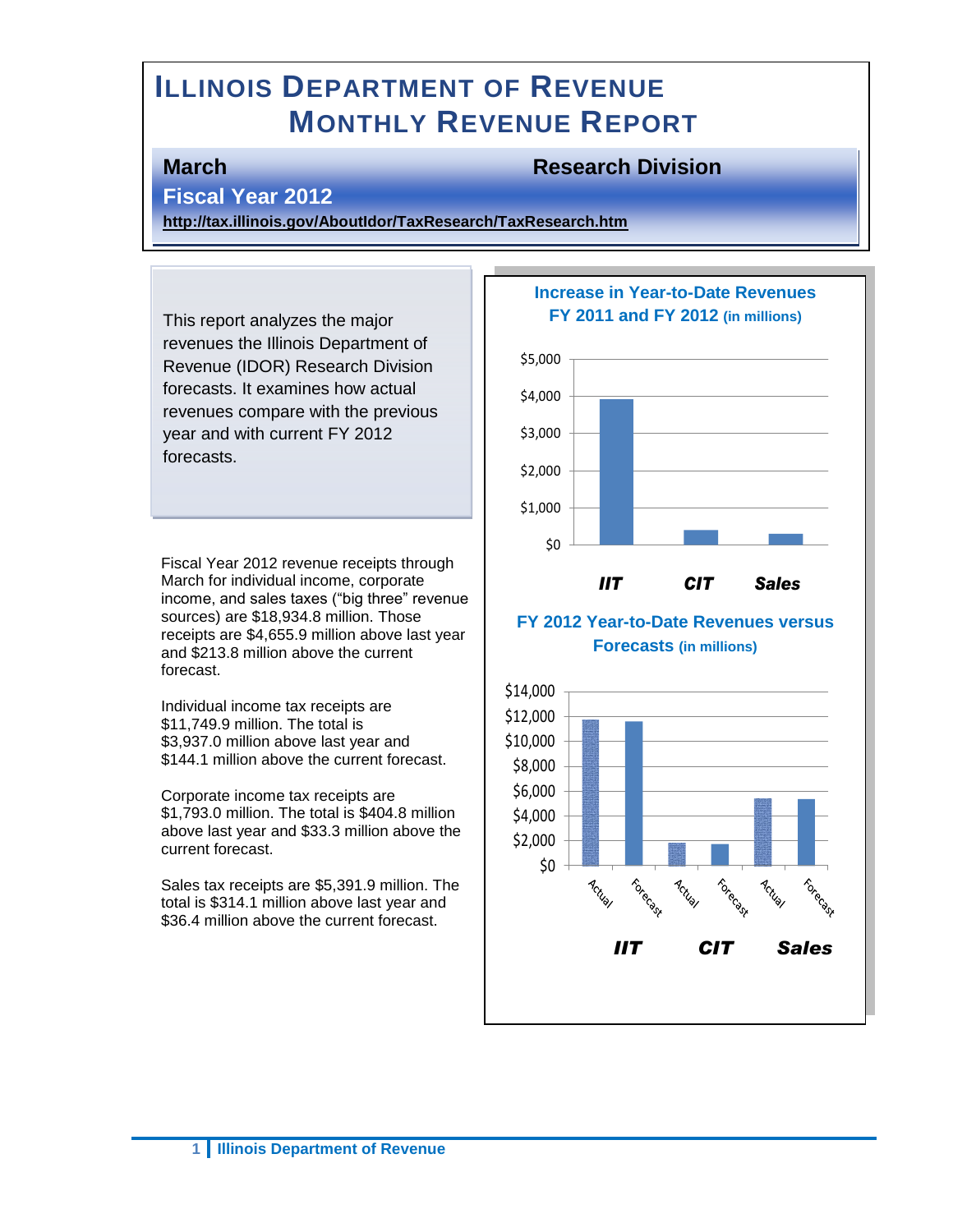# **FEATURE**

March 2012 was an exciting month for lottery players. The largest Mega Millions jackpot drawing in the history of the game took place this past March 30 for a record \$656 million.

There were three winning tickets purchased in the multi-state game. Winning tickets were purchased in Maryland, Kansas, and at a MotoMart convenience store in southwest Illinois. The Illinois owner of the ticket purchased in Red Bud (population 3,700) has still not come forward to claim his/her portion of the biggest jackpot ever won in Illinois Lottery history, estimated at \$219 million.

Unlike Maryland and Kansas, lottery winners in Illinois may not get to keep their identity secret as a showing of transparency. Lottery rules can compel winners to appear in advertisements and news conferences. However, there has been some success in keeping the winner's secret. Last year was the first time a limited liability corporation claimed a prize to safeguard the identity of a Chicago-area couple who won \$30 million.

The Illinois Department of Lottery also began its internet pilot program on March 25<sup>th</sup>. Sales were initially soft as technical glitches in the Web site were being worked out. April will provide the first complete month of data providing a decent gauge of initial performance.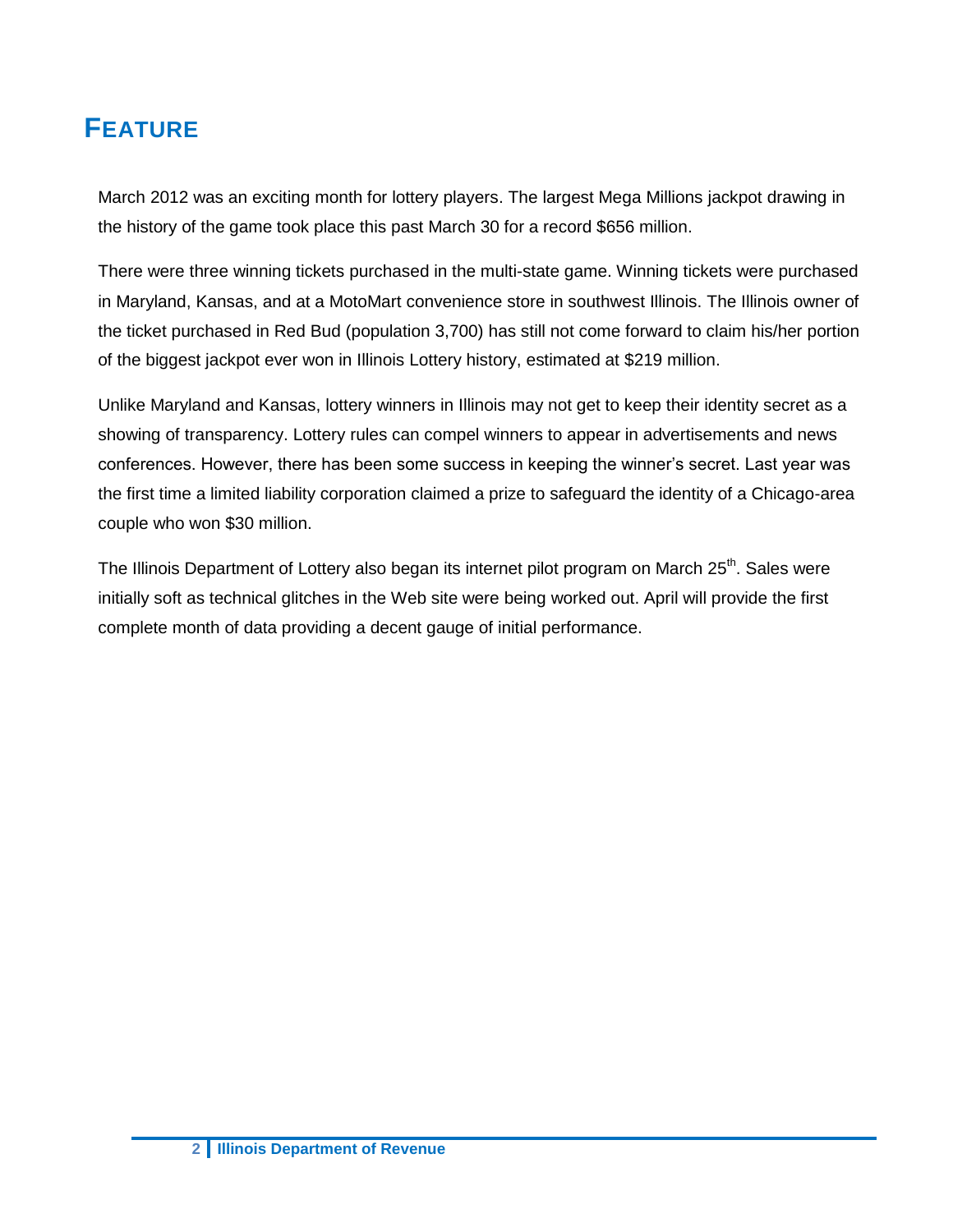## **Individual Income Tax (IIT)**

Nine months into FY 2012, IIT receipts are coming in above the forecast. Actual receipts are up 1.2 percent (\$144.1 million) over the year-to-date forecast.

**Withholding (WIT) receipts:** March's WIT receipts came in at \$1,338.2 million (8.2 percent) above our forecast of \$1,237.1 million. As anticipated in prior monthly reports, March and April are months involving

| Year-to-Date (\$ millions)<br>Note: FY2011 includes amnesty-related payments |                 |               |              |  |  |
|------------------------------------------------------------------------------|-----------------|---------------|--------------|--|--|
| <b>Actual</b>                                                                | <b>Forecast</b> | \$ Difference | % Difference |  |  |
| \$11,749.9                                                                   | \$11,605.8      | \$144.1       | 1.2%         |  |  |
| FY 2011                                                                      | FY 2012         | \$ Difference | % Difference |  |  |
| \$7,812.9                                                                    | \$11,749.9      | \$3,937.0     | 50.4%        |  |  |

significant uncertainty (lagged withholding and bonus depreciation). In addition, there is anecdotal evidence some taxpayers discovered they had either a lower than anticipated refund or a higher than anticipated final payment when filing their 2011 income tax return and reacted by adjusting their W-4 forms to claim less personal allowances. Any such adjustments would have contributed to the unanticipated increase in March WIT receipts.

Actual year-to-date WIT receipts are \$10,440.0 million compared to the \$10,244.5 million forecast. The second and third quarters are skewed, due to higher than average WIT payments receipted in January rather than December. This timing issue was discussed in the December Monthly Report.

| <b>WIT</b>              | <b>FY12</b><br><b>Actual</b> | <b>FY12</b><br><b>Forecast</b> | <b>Difference</b> | $\frac{0}{0}$<br><b>Difference</b> |
|-------------------------|------------------------------|--------------------------------|-------------------|------------------------------------|
| 1 <sup>st</sup> Quarter | \$3,231.4                    | \$3,172.5                      | \$58.9            | 1.9%                               |
| 2 <sup>nd</sup> Quarter | \$3,279.9                    | \$3,404.9                      | $-$125.0$         | $-3.7%$                            |
| 3 <sup>rd</sup> Quarter | \$3,928.7                    | \$3,667.1                      | \$261.6           | 7.1%                               |
| YTD                     | \$10,440.0                   | \$10,244.5                     | \$195.5           | 1.9%                               |

**Non-withholding (Non-WIT) receipts:** March's Non-WIT receipts came in at \$148.7 million, \$15.9 million above our forecast of \$132.8 million.

FY 2012 Non-WIT forecast for the first nine months was \$1,361.3 million while actual receipts totaled \$1,309.9 million. In spite of a stronger than anticipated performance in March, year-to-date Non-WIT receipts are down by 3.8 percent (-\$51.4 million) over our year-to-date forecast.

|                         | <b>FY12</b>   | <b>FY12</b>     |                   | %                 |
|-------------------------|---------------|-----------------|-------------------|-------------------|
| <b>Non-WIT</b>          | <b>Actual</b> | <b>Forecast</b> | <b>Difference</b> | <b>Difference</b> |
| 1 <sup>st</sup> Quarter | \$432.4       | \$481.4         | $-$49.0$          | $-10.2%$          |
| 2 <sup>nd</sup> Quarter | \$206.1       | \$234.5         | $-$28.4$          | $-12.1%$          |
| 3 <sup>rd</sup> Quarter | \$671.4       | \$645.4         | \$26.0            | 4.0%              |
| YTD                     | \$1,309.9     | \$1,361.3       | $-$51.4$          | $-3.8%$           |

*Withholding and estimated and final payments are derived from IDOR collection data and in-transit fund data. Totals may not equal individual components due to rounding.* 

In sum, year-to-date IIT receipts are \$144.1 million above forecast. However, while March receipts were stronger than anticipated, it seems prudent to consider March receipts in conjunction with April receipts. If the combined receipts for these two months are still significantly above forecast, it will indicate FY 2012 receipts will perform better than anticipated.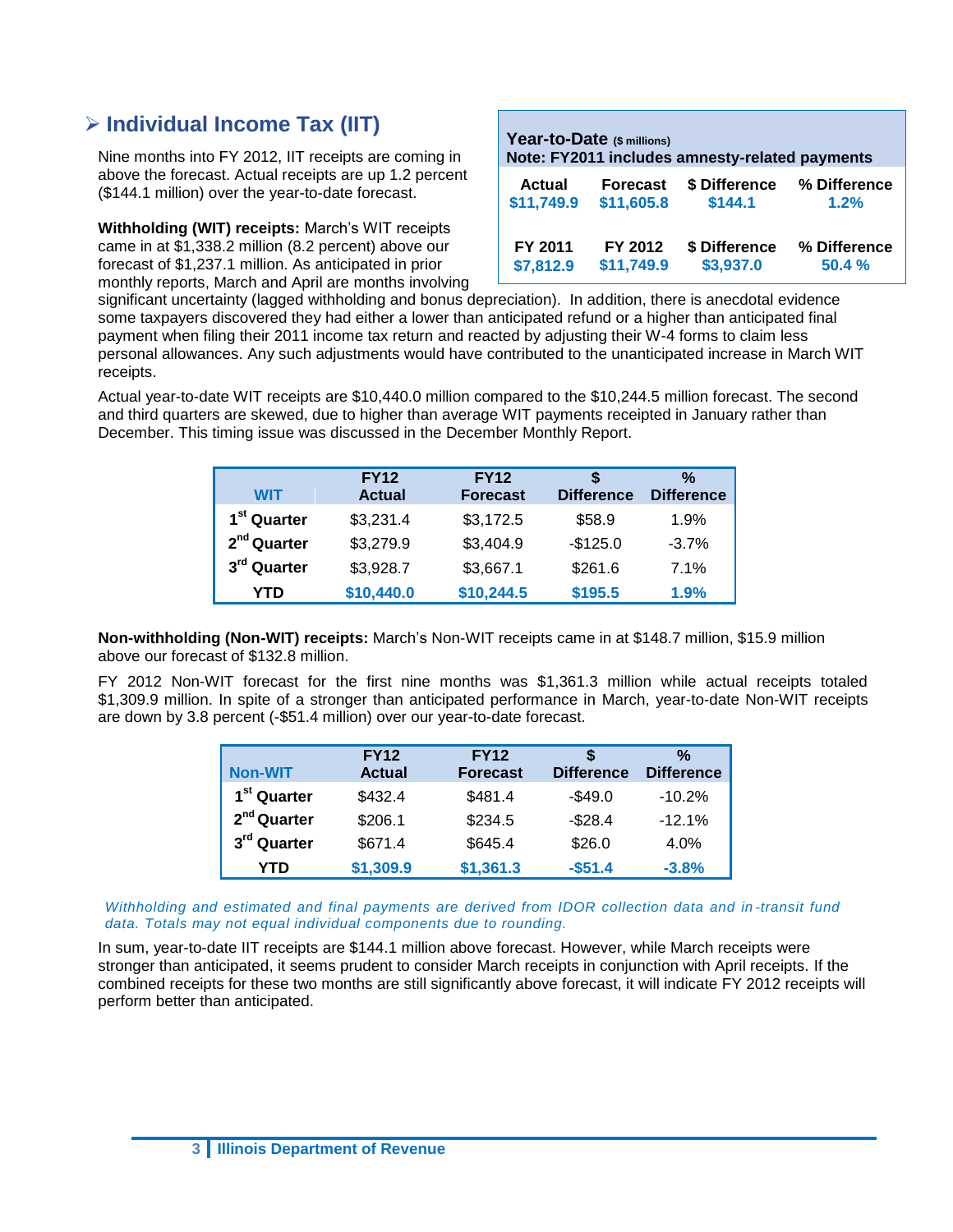## **Corporate Income Tax (CIT)**

Calendar year tax filers made their final payments for tax year 2011 in March. These are the first final payments that reflect the January of 2011 tax rate increase.. This explains the 56.1 percent growth in year-over-year March receipts.

In previous reports we discussed the many tax policy changes that have impacted receipts this year. Specifically, we felt our forecast would be at the highest degree of risk in March and April. March receipts came in at \$523.4 million compared with

**Year-to-Date comparison (\$ millions) Note: FY2011 includes amnesty-related payments** 

| <b>Actual</b> | <b>Forecast</b>     | \$ Difference | % Difference |
|---------------|---------------------|---------------|--------------|
| \$1,793.0     | \$1,759.7           | \$33.3        | 1.9%         |
| FY 2011       | FY 2012             | \$ Difference | % Difference |
|               | \$1,388.2 \$1,793.0 | \$404.8       | 29.2%        |

estimate forecast of \$526.6 million, a deviation of only \$3.2 million.

|                         | FY 2011   | FY 2012   | \$ Difference | % Difference |
|-------------------------|-----------|-----------|---------------|--------------|
| 1 <sup>st</sup> Quarter | \$442.8   | \$751.4   | \$308.6       | 69.7%        |
| $2nd$ Quarter           | \$2029.0  | \$2,472.3 | \$443.3       | 21.8%        |
| 3rd Quarter             | \$3,457.9 | \$4,275.5 | \$817.6       | 23.6%        |
| YTD                     | \$5,929.7 | \$7,499.2 | \$1,569.5     | 26.5%        |

First quarter growth reflects the tax rate change. Second quarter FY2011 contain amnesty payments, thereby exerting downward pressure on the growth rate. Third quarter receipts in both fiscal years are at the higher tax rate.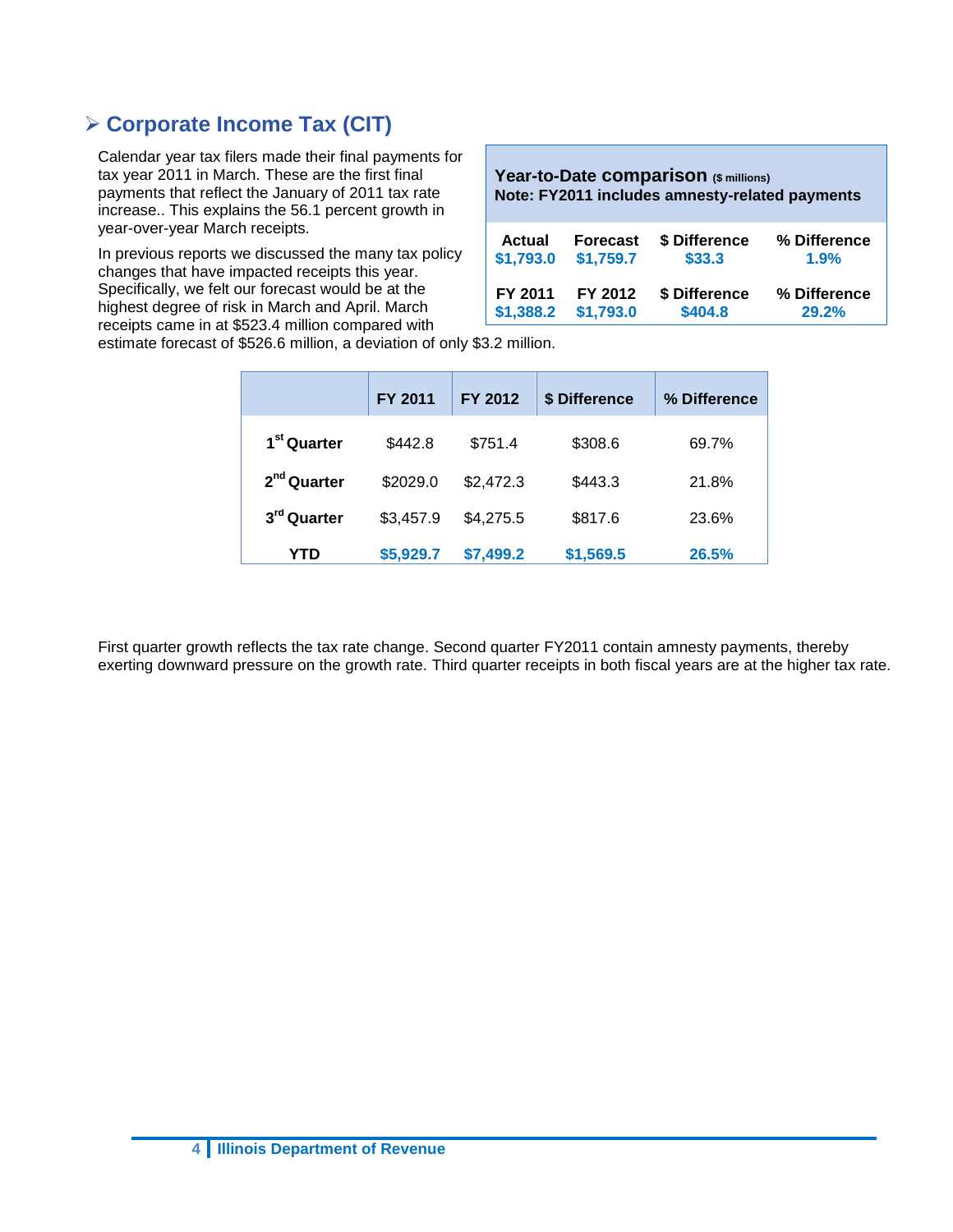## **Sales Tax**

One-time amnesty-related payments totaling \$163.9 million were deposited across November (\$122.5 million), December (\$36.0 million), and January (\$5.4 million) of last year. Comparisons that exclude FY 2011's amnesty-related payments are a better indicator of changes in actual taxable spending, since they are not skewed by one-time special payments.

The component table below shows that year-to-date growth in FY 2012, excluding FY 2011's amnesty related payments, was 9.7 percent. For the month of March alone, state sales tax receipts were up 10.3 percent (\$53.4 million) compared to March 2011.

| Year-to-Date comparison (\$ millions)<br>Note: FY2011 includes amnesty-related payments |                 |               |              |  |  |
|-----------------------------------------------------------------------------------------|-----------------|---------------|--------------|--|--|
| <b>Actual</b>                                                                           | <b>Forecast</b> | \$ Difference | % Difference |  |  |
| \$5,391.9                                                                               | \$5,355.5       | \$36.4        | 0.7%         |  |  |
| FY 2011                                                                                 | FY 2012         | \$ Difference | % Difference |  |  |
| \$5,077.8                                                                               | \$5,391.9       | \$314.1       | 6.2%         |  |  |

Two months after revising the Fiscal Year 2012 forecast upward, receipts are slightly higher than projected (\$36.4 million or 0.7 percent) but well within the range of normal forecasting error.

Motor vehicle sales remain strong and are projected to continue growing. The need to replace aging vehicles is one factor driving growth. The average age of cars and light trucks currently in operation in the United States has recently reached the record high of 10.8 years. Higher motor fuel prices are also contributing to vehicle sales by prompting drivers to replace older gas-guzzlers with smaller, more fuel-efficient vehicles.

| Year-to-Date comparison (\$ millions)<br>Note: FY2011 excludes amnesty-related |           |           |                                                                          |       |  |  |  |
|--------------------------------------------------------------------------------|-----------|-----------|--------------------------------------------------------------------------|-------|--|--|--|
| FY 2011<br>FY 2012<br>\$ Difference<br>% Difference                            |           |           |                                                                          |       |  |  |  |
| <b>Vehicles</b>                                                                | \$668.5   | \$710.4   | \$41.9                                                                   | 6.3%  |  |  |  |
| Motor fuel*                                                                    | \$492.2   | \$578.6   | \$86.4                                                                   | 17.6% |  |  |  |
| All else                                                                       | \$3,753.3 | \$4,102.9 | \$349.6                                                                  | 9.3%  |  |  |  |
| \$4,914.0<br>\$5,391.9<br>\$477.9<br>9.7%                                      |           |           |                                                                          |       |  |  |  |
|                                                                                |           |           | *Estimated, IDOR does not have actual data on sales tax from Motor Fuel. |       |  |  |  |

*\*Estimated. IDOR does not have actual data on sales tax from Motor Fuel.*

## **Estate Tax**

Year-to-date FY 2012 estate tax receipts are 12.0 percent over our forecast.

The estate tax has been highly productive for Illinois since it was reinstated and we began receiving payments in November 2011. During the last five months receipts have averaged \$33.1 million per month, or an annual average of \$397.2 million.

**Year-to-Date (\$ millions) Actual Forecast \$ Difference % Difference \$172.5 \$154.1 \$18.5 12.0% FY 2011 FY 2012 \$ Difference % Difference \$117.8 \$172.5 \$54.7 46.4%**

The Illinois estate tax is paid to the county treasurer in

which the decedent resided. The county treasurer then remits the tax to the Illinois Treasurer. Receipts from Cook (\$79.9 million) and Lake (\$31.3 million) Counties totaled \$111.2 million, or 64.5 percent of FY 2012 year-to-date estate tax receipts.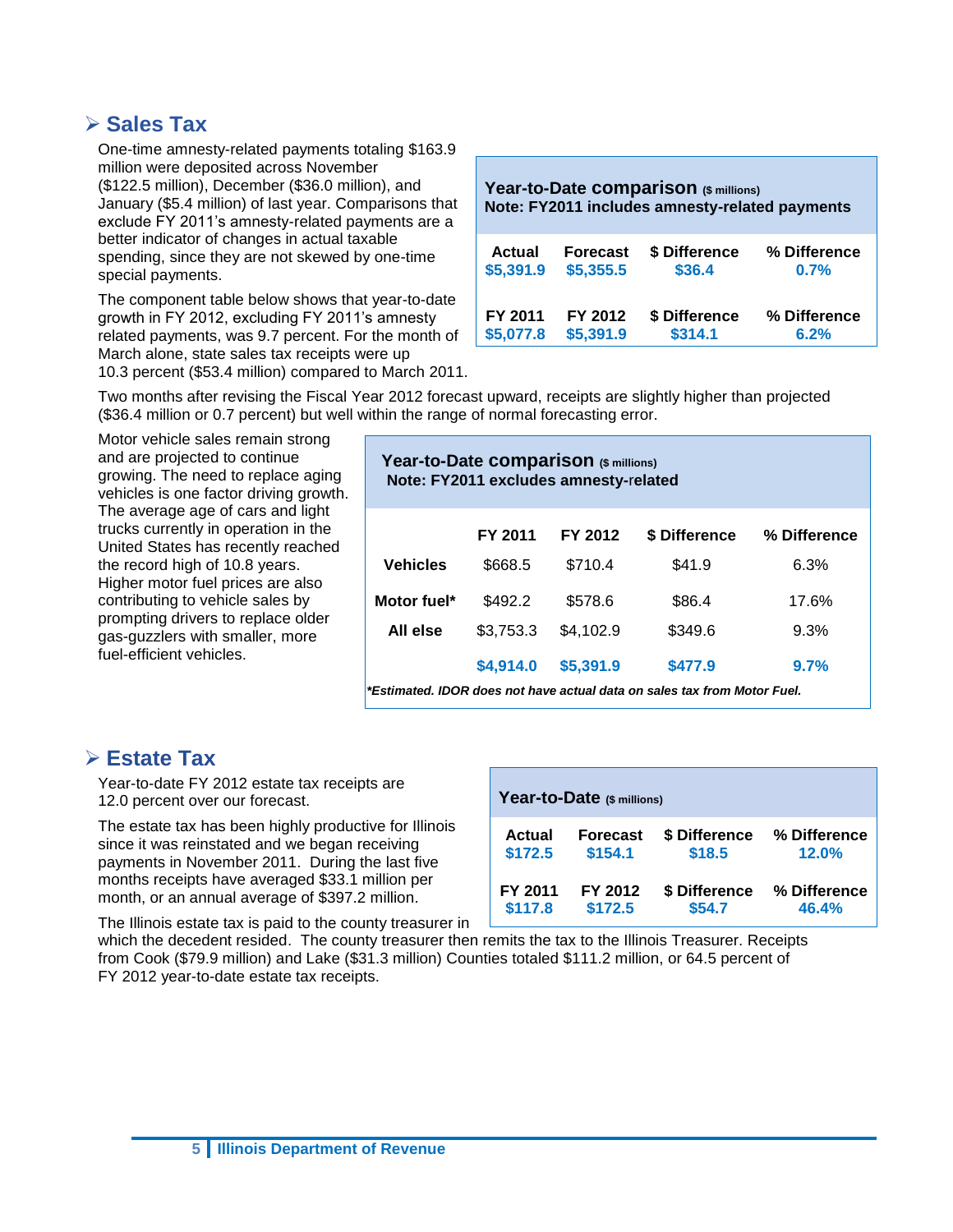## **Cigarette Taxes**

After a weak month in February, March receipts exceeded expectations. As a result, year-to-date receipts for All Funds are \$3.9 million higher than forecast.

| Year-to-Date (\$ millions)         | *Includes general revenue funds |                                       |                                      |                                      |
|------------------------------------|---------------------------------|---------------------------------------|--------------------------------------|--------------------------------------|
| All Funds*<br>General Revenue Fund | Actual<br>\$383.8<br>\$265.2    | <b>Forecast</b><br>\$379.9<br>\$266.3 | \$ Difference<br>\$3.9<br>$-$1.1$    | % Difference<br>1.0%<br>$-0.4%$      |
| All Funds*<br>General Revenue Fund | FY 2011<br>\$418.9<br>\$265.8   | FY 2012<br>\$383.8<br>\$265.2         | \$ Difference<br>$-$35.1$<br>$-$0.6$ | % Difference<br>$-8.4%$<br>$-0.02\%$ |

## **Tobacco Products Tax**

## *Long Term Care Fund*

Fiscal Year 2012 receipts through March came in at the forecasted level and continue to outpace the prior year's revenues by \$1.3 million (6.4 percent).

| Year-to-Date (\$ millions) |                 |               |              |  |  |
|----------------------------|-----------------|---------------|--------------|--|--|
| Actual                     | <b>Forecast</b> | \$ Difference | % Difference |  |  |
| \$21.6                     | \$21.6          | \$0.0         | 0.0%         |  |  |
| FY 2011                    | FY 2012         | \$ Difference | % Difference |  |  |
| \$20.3                     | \$21.6          | \$1.3         | 6.4%         |  |  |

## **Liquor Tax**

Liquor tax receipts continue to post strong growth over FY 2011, keeping them just above the year-to-date forecast.

| Year-to-Date (\$ millions)         | *Includes general revenue funds |                                       |                                 |                                 |  |
|------------------------------------|---------------------------------|---------------------------------------|---------------------------------|---------------------------------|--|
| All Funds*<br>General Revenue Fund | Actual<br>\$210.1<br>\$123.7    | <b>Forecast</b><br>\$204.9<br>\$122.1 | \$ Difference<br>\$5.2<br>\$1.6 | % Difference<br>2.5%<br>1.3%    |  |
| All Funds*<br>General Revenue Fund | FY 2011<br>\$201.7<br>\$118.5   | FY 2012<br>\$210.1<br>\$123.7         | \$ Difference<br>\$8.4<br>\$5.2 | % Difference<br>4.2%<br>$4.4\%$ |  |

## **Real Estate Transfer Tax (RETT)**

Fiscal Year 2012 receipts through March are slightly below the revised forecast. Declines in revenues reflect the continued price decline in the housing market. The Illinois Association of Realtors reported the median price for Illinois home sales for the 29 days in February 2012 fell 6.8 percent from \$127,500 in February 2011 to \$118,800 in February 2012.

| Year-to-Date (\$ millions) |                 |               |              |  |  |
|----------------------------|-----------------|---------------|--------------|--|--|
| Actual                     | <b>Forecast</b> | \$ Difference | % Difference |  |  |
| \$26.7                     | \$28.6          | $-$1.9$       | $-6.6%$      |  |  |
| FY 2011                    | FY 2012         | \$ Difference | % Difference |  |  |
| \$27.5                     | \$26.7          | $-$0.8$       | $-2.9%$      |  |  |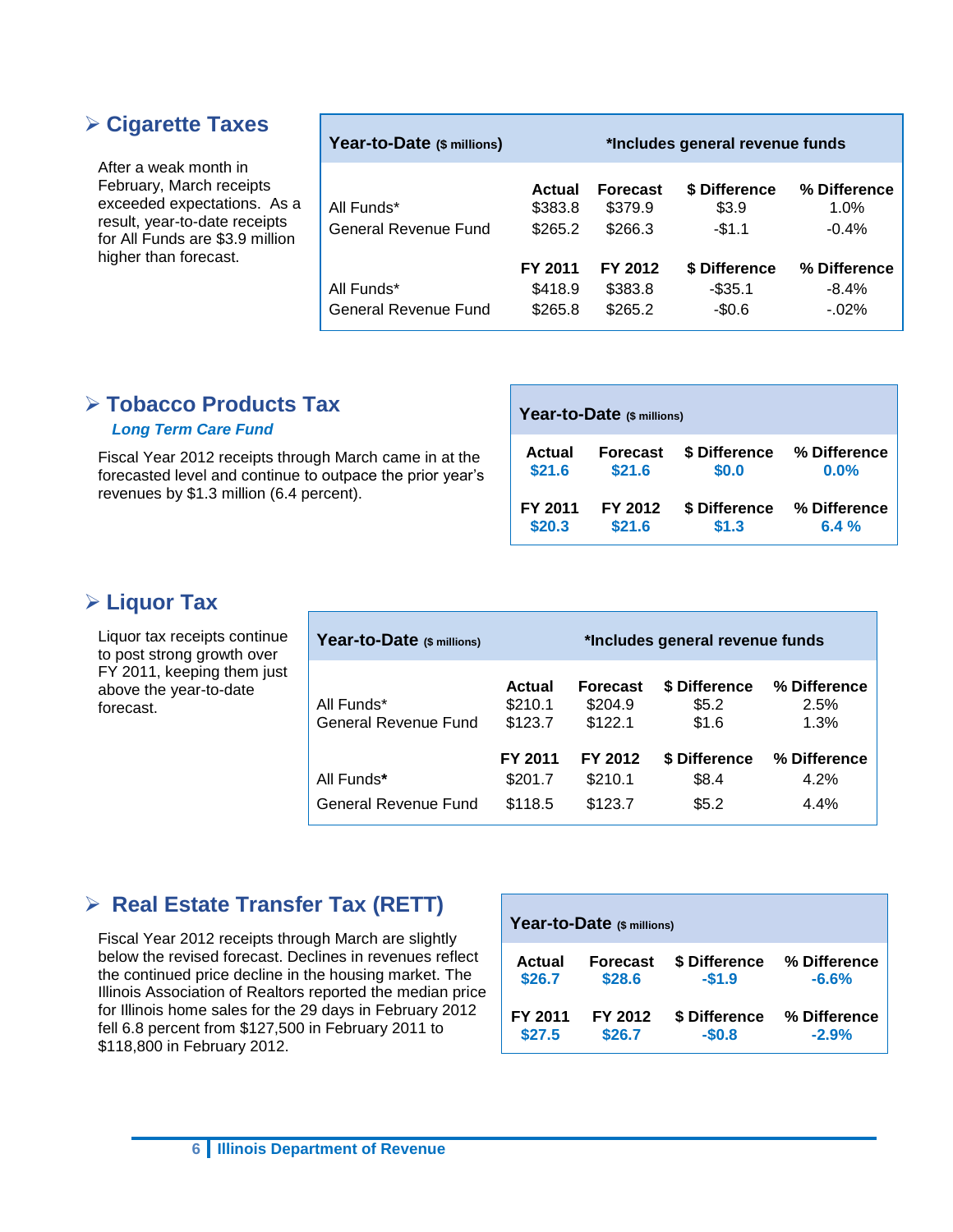# **Hotel Operator's Occupation Tax (HOOT)**

| While on the surface it<br>appears that FY 2012<br>receipts fell short in March,                                                 | Year-to-Date (\$ millions)                |                                    |                                      | *Includes general revenue funds     |                                   |
|----------------------------------------------------------------------------------------------------------------------------------|-------------------------------------------|------------------------------------|--------------------------------------|-------------------------------------|-----------------------------------|
| this shortfall can be fully<br>explained by \$1.8 million<br>being deposited as other<br>transfers rather than HOOT<br>receipts. | All Funds*<br><b>General Revenue Fund</b> | <b>Actual</b><br>\$163.8<br>\$23.3 | <b>Forecast</b><br>\$165.6<br>\$24.9 | \$ Difference<br>$-$1.8$<br>$-$1.6$ | % Difference<br>$-1.1\%$<br>-6.6% |
|                                                                                                                                  |                                           | FY 2011                            | FY 2012                              | \$ Difference                       | % Difference                      |
| The economic health of the                                                                                                       | All Funds*                                | \$151.5                            | \$163.8                              | \$12.3                              | 8.1%                              |
| hotel industry remains<br>strong. Chicago Tourism                                                                                | General Revenue Fund                      | \$18.4                             | \$23.3                               | \$4.9                               | 26.4%                             |

Board reported that for Chicago, the Average Daily Rate (ADR) for room charges in January 2012 increased by nearly 9 percent from a year ago with room occupancy nearing 50 percent.

## **Motor Fuel Taxes**

| Year-to-Date (\$ millions) |                 | UST           |              |  |  |  |  |
|----------------------------|-----------------|---------------|--------------|--|--|--|--|
| Actual                     | <b>Forecast</b> |               | % Difference |  |  |  |  |
| \$52.2                     | \$52.9          |               | $-1.4%$      |  |  |  |  |
| FY 2011                    | FY 2012         | \$ Difference | % Difference |  |  |  |  |
| \$53.2                     | \$52.2\$        | $-$1.0$       | $-1.9%$      |  |  |  |  |

Combined motor fuel taxes year to date are 2.3 percent below the same period in fiscal year 2011 and 1.7 percent below forecast.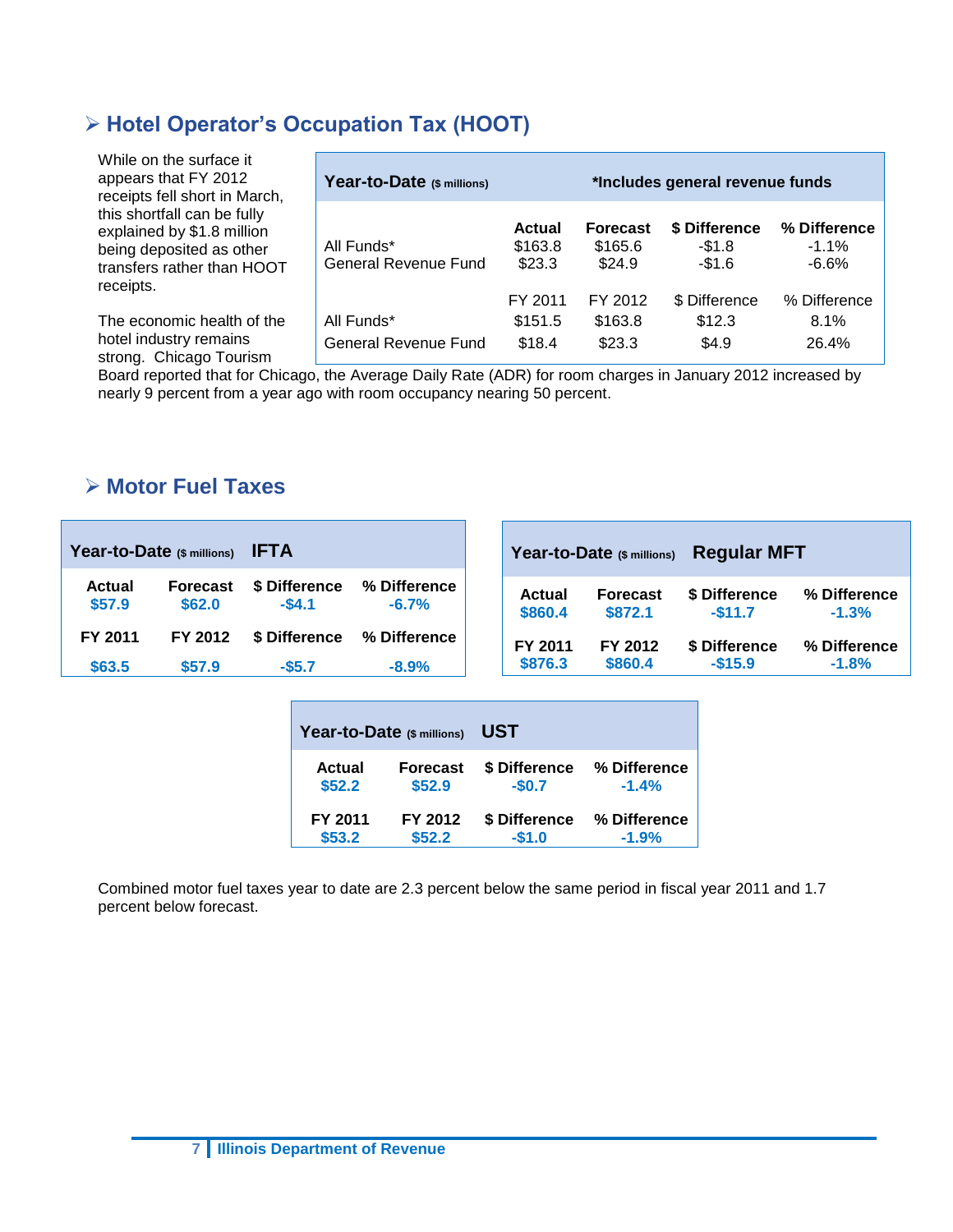## **Public Utilities Taxes**

**Telecommunications** – For the first half of the Fiscal Year 2012, receipts were coming in as forecast. However, around the end of the calendar year 2011, IDOR's Financial Accounting and Local Government Allocations Divisions recognized an insufficient balance in the Municipal Telecommunications Tax Fund (Fund 719). Since that

**Year-to-Date (\$ millions)** 

time, \$15.9 million in receipts that were forecast to go into the General Revenue Funds (GRFs) has instead been deposited in Fund 719. As a result, GRFs receipts are now coming in below forecast and will continue to do so for the remainder of the fiscal year and into next year.

**Electricity –** To date receipts are coming in at \$314.5 million, \$5.8 million (1.8 percent) below forecast

**Natural gas –** Receipts are coming in essentially at forecast with \$108.7 in revenue year-to-date, compared with \$110.0 million forecast. Receipts will likely be lower than forecast during the

| $\sim$ $\sim$ $\sim$ $\sim$ $\sim$ $\sim$ $\sim$ |         |          |               |              |
|--------------------------------------------------|---------|----------|---------------|--------------|
|                                                  | Actual  | Forecast | \$ Difference | % Difference |
| Telecommunications                               | \$370.9 | \$380.8  | $-$ \$9.9     | $-2.6%$      |
| Electricity                                      | \$314.5 | \$320.4  | $-$5.8$       | $-1.8%$      |
| Natural gas                                      | \$108.7 | \$110.0  | $-$1.3$       | $-1.2%$      |
|                                                  | \$794.1 | \$811.2  | $-$17.1$      | $-2.1%$      |
|                                                  |         |          |               |              |
|                                                  | FY 2011 | FY 2012  | \$ Difference | % Difference |
| Telecommunications                               | \$433.2 | \$370.9  | $-$ \$62.3    | $-14.4%$     |
| Electricity                                      | \$321.1 | \$314.5  | $-$ \$6.6     | $-2.0%$      |
| Natural gas                                      | \$110.1 | \$108.7  | $-$1.4$       | $-1.2%$      |

coming months because a warmer than average spring will reduce the need for heating for homes and businesses.

## **Lottery**

#### *Common School Fund (CSF) Transfers*

Overall, sales for FY2012 are up \$306.1 million (17.9 percent) compared with a year ago. Instant sales are up \$261 million (27.6 percent) while online games are up \$45.2 million (6 percent). While sales growth is double digit, transfers are up just 1.3 percent over Fiscal Year 2011.

| Year-to-Date (\$ millions) |                 |               |              |  |  |  |  |  |
|----------------------------|-----------------|---------------|--------------|--|--|--|--|--|
| Actual                     | <b>Forecast</b> | \$ Difference | % Difference |  |  |  |  |  |
| \$450.6                    | \$450.6         | \$0.0         | $0.0\%$      |  |  |  |  |  |
| FY 2011                    | FY 2012         | \$ Difference | % Difference |  |  |  |  |  |
| \$444.9                    | \$450.6         | \$5.7         | 1.3%         |  |  |  |  |  |

## **Riverboat Gaming**

#### *Education Assistance Fund and General Revenue Fund Transfers*

Wagering at the casinos is measured as adjusted gross receipts (AGR) and was up 20.7 percent in March compared with a year ago. The growth was primarily driven by the newer River's Casino in Des Plaines which continues to cause significant year-over-year declines in AGR at other Chicago area casinos. The downstate casinos' AGR increased compared with a year ago.

Admissions increased 21.4 percent in March but the gain was entirely concentrated at River's Casino. Statewide

| Year-to-Date (\$ millions) |                 |               |              |  |  |  |  |  |
|----------------------------|-----------------|---------------|--------------|--|--|--|--|--|
| Actual                     | <b>Forecast</b> | \$ Difference | % Difference |  |  |  |  |  |
| \$336.8                    | 334.6           | \$2.2         | 0.7%         |  |  |  |  |  |
| FY 2011                    | FY 2012         | \$ Difference | % Difference |  |  |  |  |  |
| \$258.9                    | \$336.8         | \$77.9        | 30.1%        |  |  |  |  |  |

AGR per admission changed little, down 0.6 percent compared with a year ago.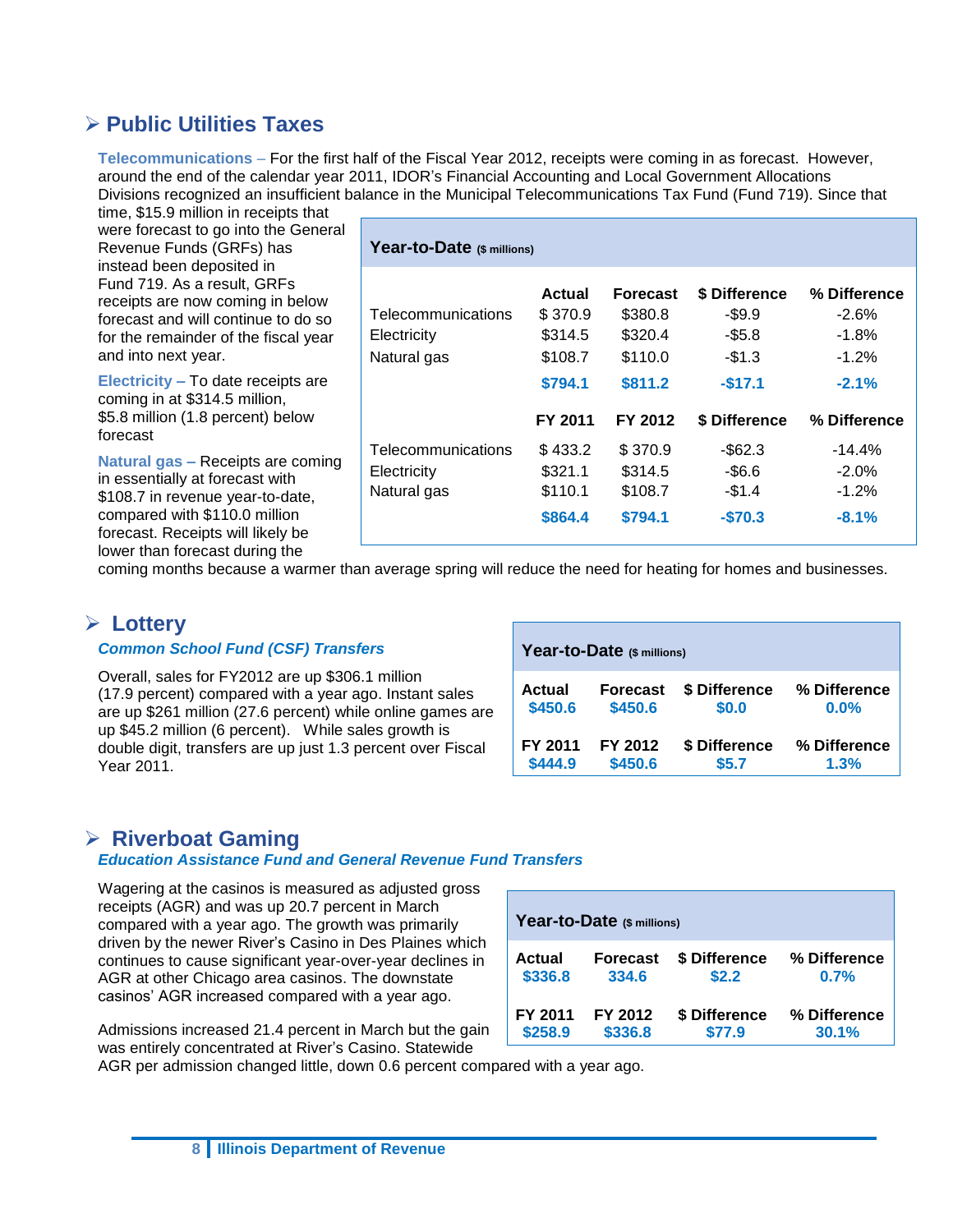| Illinois Department of Revenue, Research Division             |                           |                                                     |                                                              |  |  |  |  |  |
|---------------------------------------------------------------|---------------------------|-----------------------------------------------------|--------------------------------------------------------------|--|--|--|--|--|
| Director of Research: Natalie Davila                          | <b>Research Analysts:</b> | <b>Andy Chupick</b><br>Patrick Heath<br>John Horbas | <b>Phil Manheim</b><br>Michael Pijan<br><b>Hector Vielma</b> |  |  |  |  |  |
| http://tax.illinois.gov/AboutIdor/TaxResearch/TaxResearch.htm |                           |                                                     |                                                              |  |  |  |  |  |